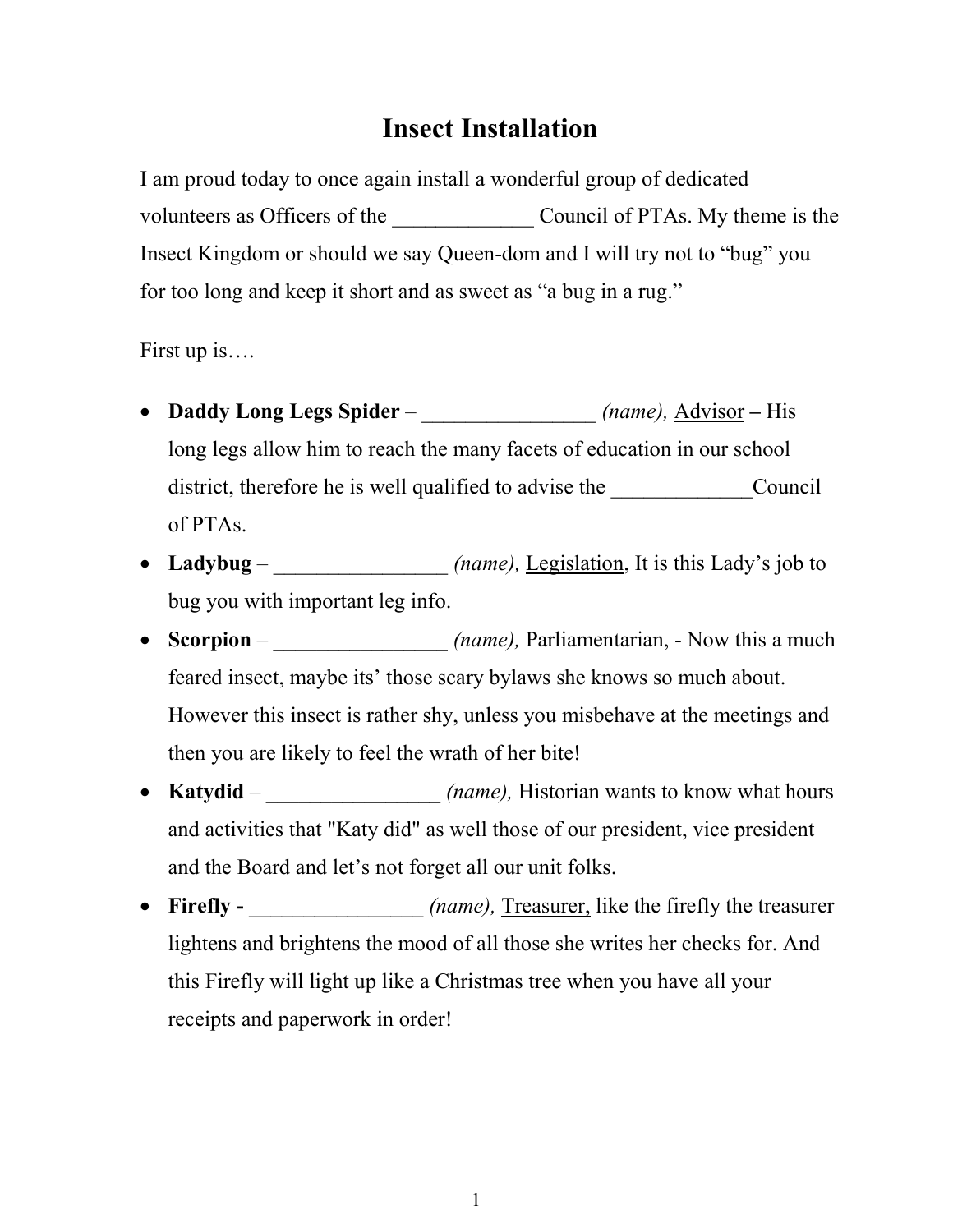- Dragonfly *(name), Financial Secretary this person's* work will "drag on and not fly" if you don't give her all your payments and paper work.
- Damselfly  $\qquad \qquad (name), \text{ Budget and Finance It is this})$ damsel's job is to make sure that all the monies and bills are in line with the budget
- **Mayfly** *(name), Auditor lets us know if everything in* our Council and Unit books are in order so that all our audits "may fly" on to District.
- Ant *(name),* Recording Secretary this worker ant slaves tirelessly to record every word that makes up the Council of PTAs Meetings…and these folks have been know to do some talking!
- **Cricket** *(name),* Corresponding Secretary, like a cricket, this person has to make lots of noise because she has to get the word out about Council Meetings and events.
- **Cicada** *\_\_\_\_\_\_\_\_\_\_\_\_\_\_\_ (name)*,  $7<sup>th</sup> VP,$  <u>Director of Communication</u> as this is the noisiest insect in the kingdom because it is this director's job to communicate to Council members as well as all the units all the important work of the PTA.
- **Honey Bee** *\_\_\_\_\_\_\_\_\_\_\_\_\_\_\_\_\_\_ (name)*, 6<sup>th</sup> VP, as the <u>Director of</u> Hospitality, this honey not only provides sweet things for our all our Board of Directors meetings but also organizes the food for all Open Council Meetings.
- Walking Stick *(name),*  $5^{th} VP$ , Director of Health -"Hand me down my walking cane." (sing song) As the Walking Stick, this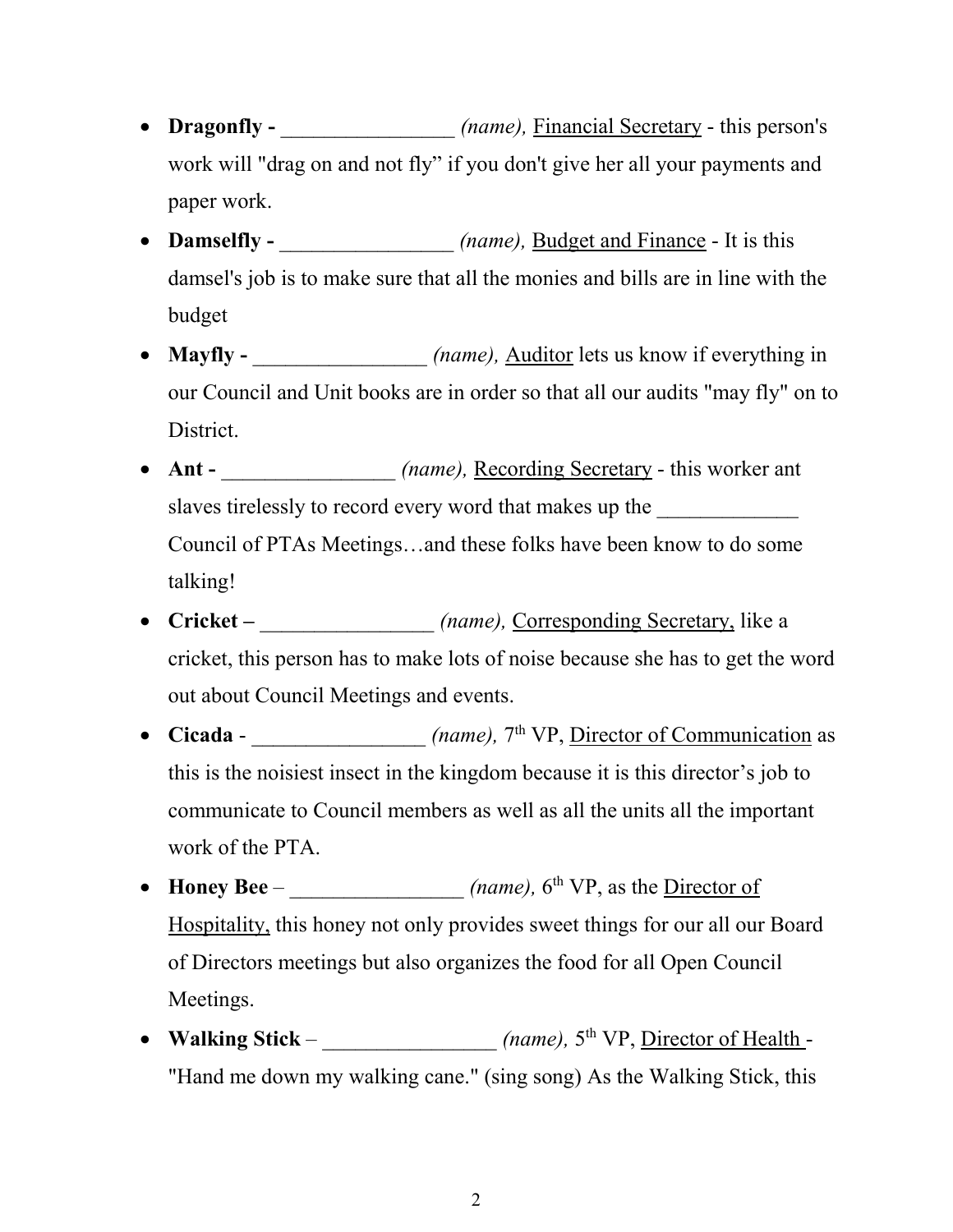VP helps keep Council of PTAs walking and moving in the right direction towards good health.

- Grasshopper *\_\_\_\_\_\_\_\_\_\_\_\_\_\_\_\_\_ (name)*, 4<sup>th</sup> VP, <u>Director of Community</u> Concerns, Ah the grasshopper…. (Say in oriental voice) hops from agency to agency, helping all that she can.
- **Centipede** *\_\_\_\_\_\_\_\_\_\_\_\_\_\_\_\_ (name),* 3<sup>rd</sup> VP, <u>Director of Education</u> She uses her hundreds of legs likes hundreds of arms to reach out and provide units with important educational information
- Termite *\_\_\_\_\_\_\_\_\_\_\_\_\_\_\_\_\_ (name)*, 2<sup>nd</sup> VP<u>, Director of Leadership</u> She will try with all "her t'her-mite"(that is a combination of determination and might) to help and lead the units and our Council in the PTA way
- Praying Mantis-<br> *(name),* 1<sup>st</sup> VP <u>Director of</u> Organization and Program works and prays that all her organization and programs will meet the needs of the Council and its units.
- **Madame Butterfly** *(name), President …What would* an installation for you be without some kind of crown? Now this PTA butterfly has a season that is a little different than the normal butterfly season.

The butterfly cocoons in the Summer, rejuvenating herself and hatching her plans for the next school year.

She breaks out in the fall as the many footed caterpillar, scurrying here, there and every where around her PTA units as well as her District obligations.

Our president then morphs by winter into the beautiful **Madame Butterfly**. This event is so inspiring and she is so wonderful that a musical has been